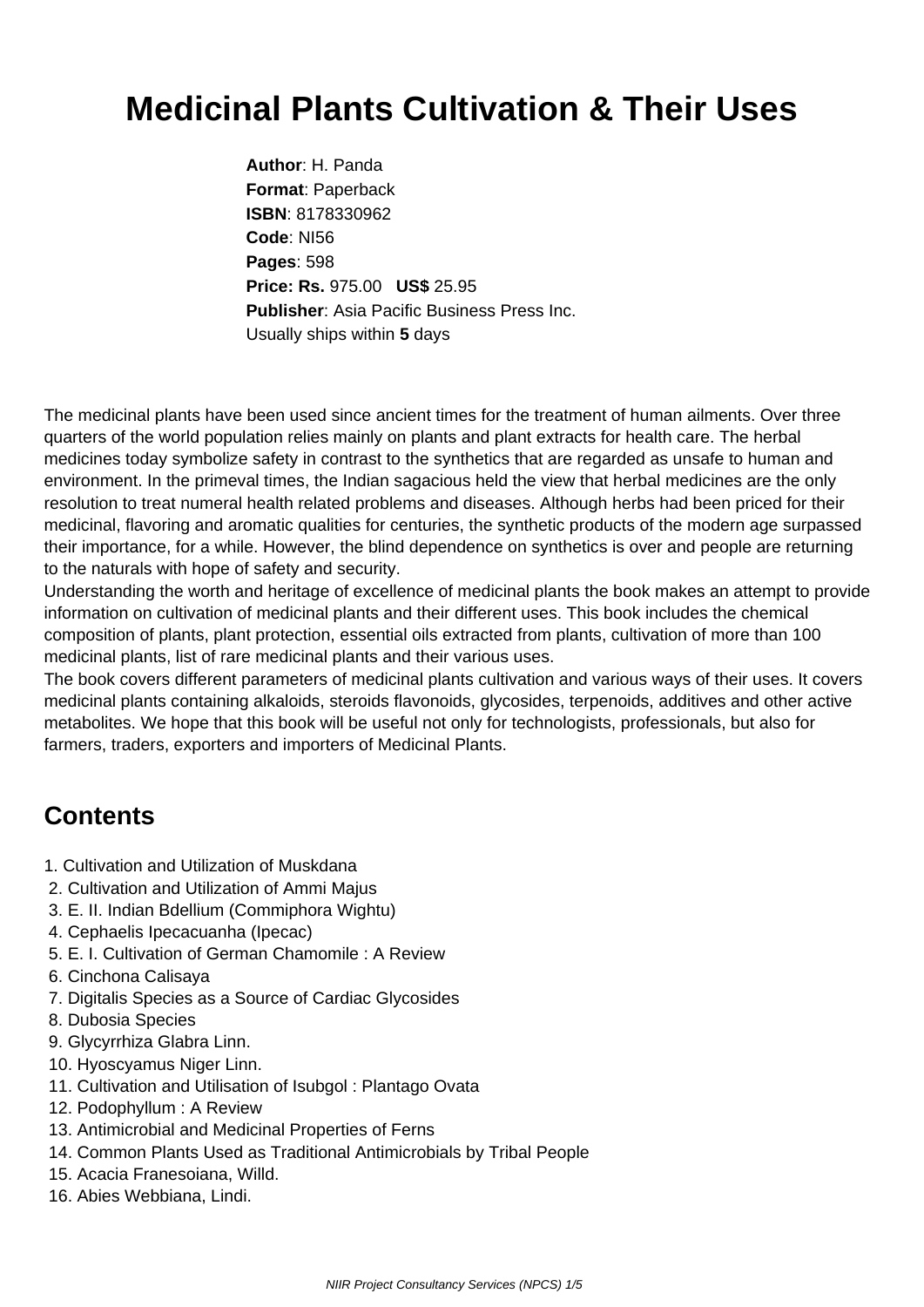- 17. Adhatoda Vasica Nees
- 18. Aegle Marmelos
- 19. Aloe Littoralis-See A. Barbados; A. Indica.
- 20. Allium Sativum
- 21. Aloe Indica
- 22. Alpinia Galanga
- 23. Alstonia Scholaris
- 24. Andrographis Paniculata Nees
- 25. Andropogon Citratus, DC., or A. Shoenanthus.
- 26. Antiaris Toxicaria, Lesch.
- 27. Celery
- 28. Archis Hypogaea, Linn.
- 29. Artemisa Absinthium, Linn.
- 30. Artemisia Maritima, Linn. or A. Brevifolia, Wall.
- 31. Arundo Bambos
- 32. A Review on The Genus : Aristolochia
- 33. Asparagus Racemosus
- 34. Azadirachta Indica
- 35. Bambusa Arundinaceae
- 36. Bassia Latifolia, Roxb.
- 37. Bergenia Ligulata Wall
- 38. Boerhaavia Diffusa Linn.
- 39. Boswellia Serrata Roxb.
- 40. Butea Frondosa
- 41. Caesalpinia Sappan, Linn.
- 42. Cajanus Indicus, Spreng. & C. Bichlor and C. Flalvus.
- 43. Calotropis Procera. R. Br.
- 44. Carum Copticum
- 45. Cassia Angustifolia Vahl
- 46. Cassia
- 47. Celasturs Paniculatus Willd.
- 48. Centella Asiatica
- 49. Cichorum Endivia Linn.
- 50. Cinnamomum Tamala
- 51. Cissampelos Pareira, Linn.
- 52. Cissus Quadrangularis
- 53. Citrus Limonum, Sp. Risso.
- 54. Citrus Medica Linn.
- 55. Cleroendrum Serratum (Linn.) Moon
- 56. Commiphora Mukul
- 57. Chemistry of Costus Speciosus
- 58. Crataeva Nurvala
- 59. Crocus Sativus
- 60. Cucumis Melo, Linn.
- 61. Cucumis Trigonus, Roxb.
- 62. Cycyrbita Maxima, Duchesne.
- 63. Curcuma Zedoaria, Rose.
- 64. Cynodon Dactylon
- 65. Daemia Extensa, R. Br.
- 66. Dolichos Biflorus
- 67. Eclipta Alba Hassk
- 68. Elettaria Cardamomum
- 69. Embelia Ribes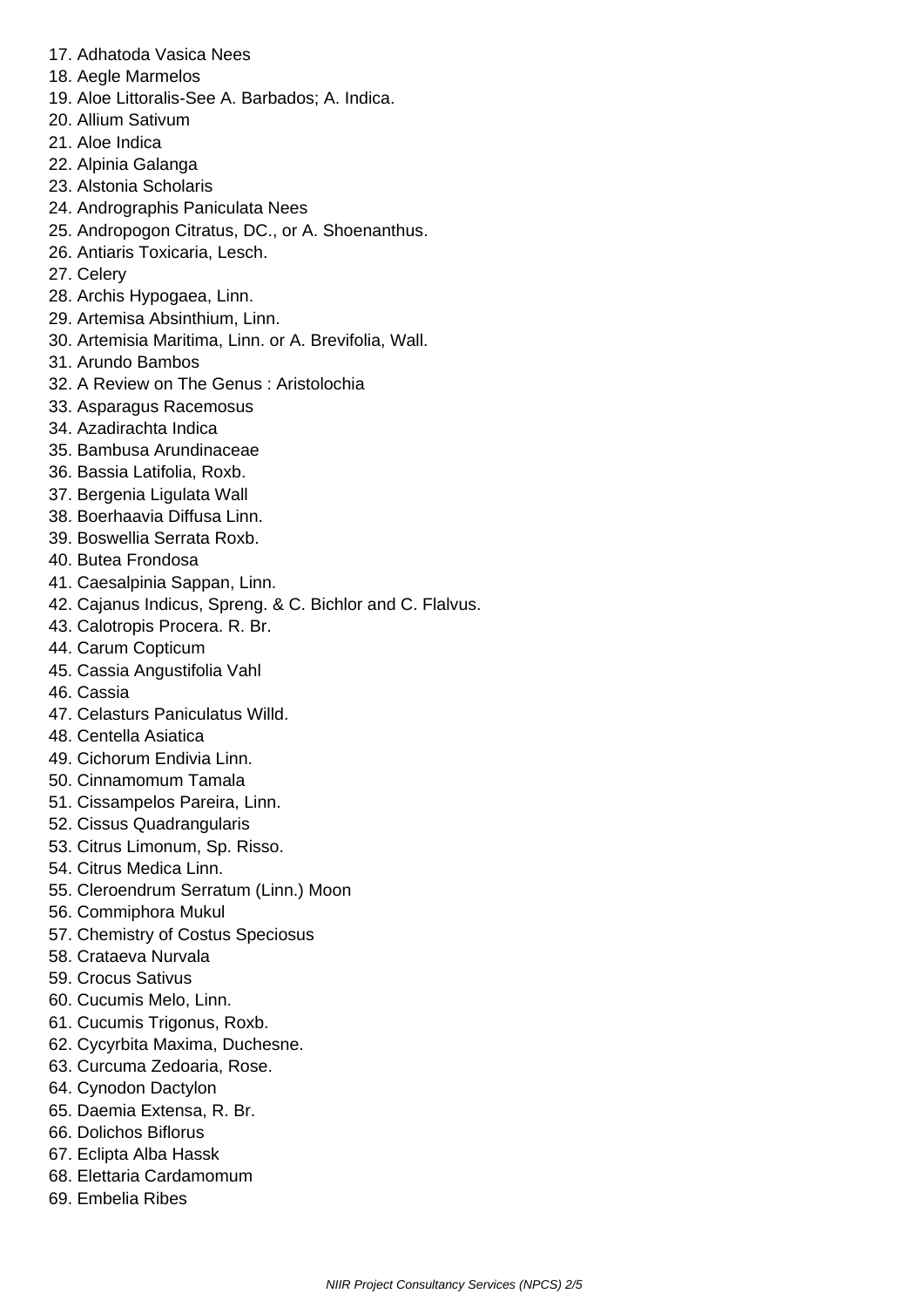- 70 Enicostemma Littorale
- 71. Eugenia Aromatica
- 72. Evolvulus Alsinoides
- 73. Ferula Foetida
- 74. Feronia Elephantum, Correa
- 75. Ficus Racemosa
- 76. Fumaria Officinalis
- 77. Galega Purpurea, Linn.
- 78. Garcinia Mangostana, Linn.
- 79. Hedychium Spicatum
- 80. Hermodactylus Gol
- 81. Hibiscus Rosa Sinensis Linn.
- 82. Holarrhena Antidysenterica
- 83. Impomoea Headeraceae, Jacq.
- 84. Inula Racemosa Hook F.
- 85. Jatropha Montana or Baliospermum
- 86. Juglans Regia, Linn.
- 87. Lawsonia Inermis Linn.
- 88. Leptadenia Reticulata
- 89. Liquidambar Orientalis, Miller.
- 90. Luffa Acutangula, Roxb.
- 91. Luffa Amara, Roxb., or L. Plucketiana
- 92. Lycopersicum Esculentum, Mill or Solanum
- 93. Matricaria Chamomilla, Linn. M. Suaveolens
- 94. Medicago Sativa
- 95. Melaleuca Leucadendron, Linn.
- 96. Melia Azedarach, Linn. M. Sempervirens.
- 97. Mesue Ferrea, Linn.
- 98. Myrica Nagi, Thunb, or M. Sapida; M. Cerifera
- 99. Nardostachys Jatamansi
- 100. Nelumbo Nucifera Gaertn
- 101. Nigella Sativa Linn., N. Indica
- 102. Operculina Turpethum (Linn.)
- 103. Oryza Sativa Linn.
- 104. Phoenix Dactylifera Linn.
- 105. Phyllanthus Emblica Linn.
- 106. Phyllanthus Niruri Linn.
- 107. Pinus Longifolia Roxb.
- 108. Pisum Sativum, Linn.

109. Piper Betle

- 110. Pluchea Lanceolata B. C.
- 111. Psychotria Ipecacuanha Linn
- 112. Pterocarpus Marsupium Roxb.
- 113. Pterocarpus Santalinus Linn.
- 114. Castor Seeds
- 115. Saraca Indica Linn.
- 116. Sesamum Indicum, DC.
- 117. Sinapis Juncea
- 118. Soja Hispida. Moench or Glycine Soja
- 119. Solanum Indicum Linn.
- 120. Strychnos Nuxvomica Linn.
- 121. Tephrosia Purpurea (Linn.)
- 122. Tinospora Cordifolia (Willd) Miers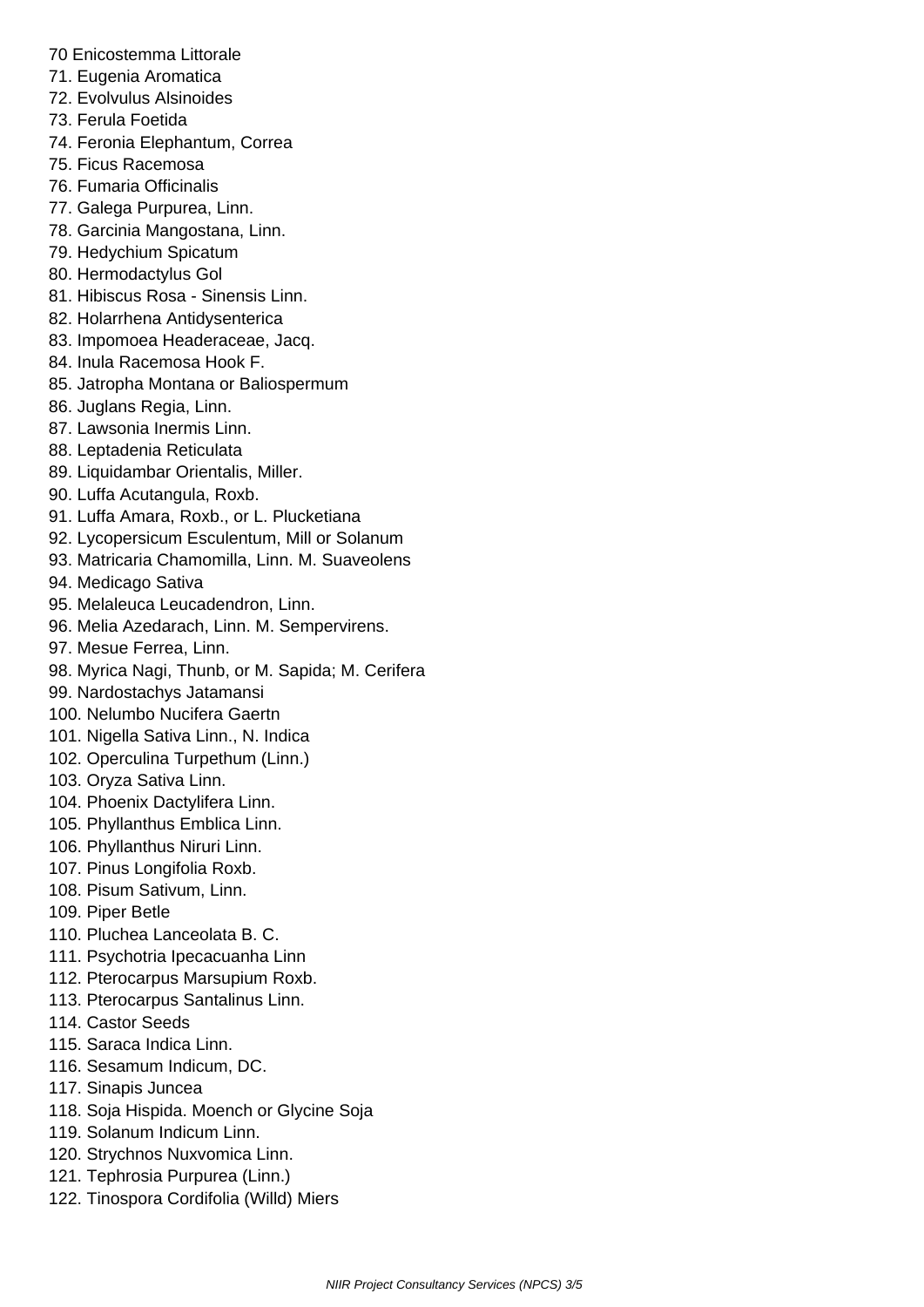- 123. Tribulus Terrestris Linn.
- 124. Trichosanthes Dioica Roxb.
- 125. Trigonella Foenum- Graeccum Linn.
- 126. Tylophora Indica (Burm.) Merr.
- 127. Valeriana Wallichii DC.
- 128. Vanda Roxburghii R. Br.
- 129. Viola Odorata Linn.
- 130. Vitex Negundo Linn
- 131. Wedelia Calendulaceae Less
- 132. Ashwagandha [Withania Somnifera Dunal (Solanaceae)]
- 133. Woodfordia Fruticosa Kurz
- 134. Zingiber Officinal Roscoe

## LIST OF RARE MEDICINAL PLANTS

- 135. Acalypha Indica Linn.
- 136. Agava Cantula Roxb.
- 137. Ageratum Conyzoides Linn.
- 138. Alectra Parasitica
- 139. Ampelocissus Latifolia (Roxb). Planch.
- 140. Anisomeles Indica (Linn.) Kuntze.
- 141. Apama Siliquosa Leamk.
- 142. Atylosia Scarabaeodies (Linn.) Benth.
- 143. Bidens Biternata (Lour.) Merr. & Sherff.
- 144. Borreria Articularis (L.F.) F.N. Williams
- 145. Bridelia Retusa Spreng.
- 146. Caesalpinia Digyna Rottl.
- 147. Cardiospermum Halicacabum Linn.
- 148. Clerodendrum Viscosum Vent.
- 149. Cochleospermum Religiosum (L.) Alston
- 150. Craterostigma Plantagineum (Benth.) Hochst.
- 151. Cleistanthus Collinus Benth.
- 152. Ceropegia Bulbosa Roxb.
- 153. Commelina Benghalensis Linn.
- 154. Corallocarpus Epigeus C. B. Clare
- 155. Costus Speciosus (Koenig.) Sm.
- 156. Dipteracanthus Prostratus (Poir.) Nees.
- 157. Elytraria Acaulis (Linn. F.) Lindau
- 158. Enicostema Hyssopifolium (Willd.) Verdoorn.
- 159. Glossogyne Bidens (Retz.) Alston.
- 160. Glycosmis Mauritiana (Lam.) Tanaka
- 161. Leonotis Nepetifolia (L.) R. Br.
- 162. Lepidagathis Cristata Willd.
- 163. Morinda Citrifolia Linn.
- 164. Naregamia Alata W. & A.
- 165. Orthosiphon Pallidus Royle Ex Benth
- 166. Pentanema Indicum (L.) Ling.
- 167. Phlogacanthus Thyrasiformis (Hard) Mabb.
- 168. Rivea Hypocrateriformis (Desr.) Choisy.
- 169. Sauromatum Venosum (Ait.) Kunth.
- 170. Stachyrarpheta Jamaicensis (L.) Vahl.
- 171. Solena Amplexicaulis (Lamk) Gandhi
- 172. Typhonium Frilobatum Schott.
- 173. Tridax Procumbens Linn.